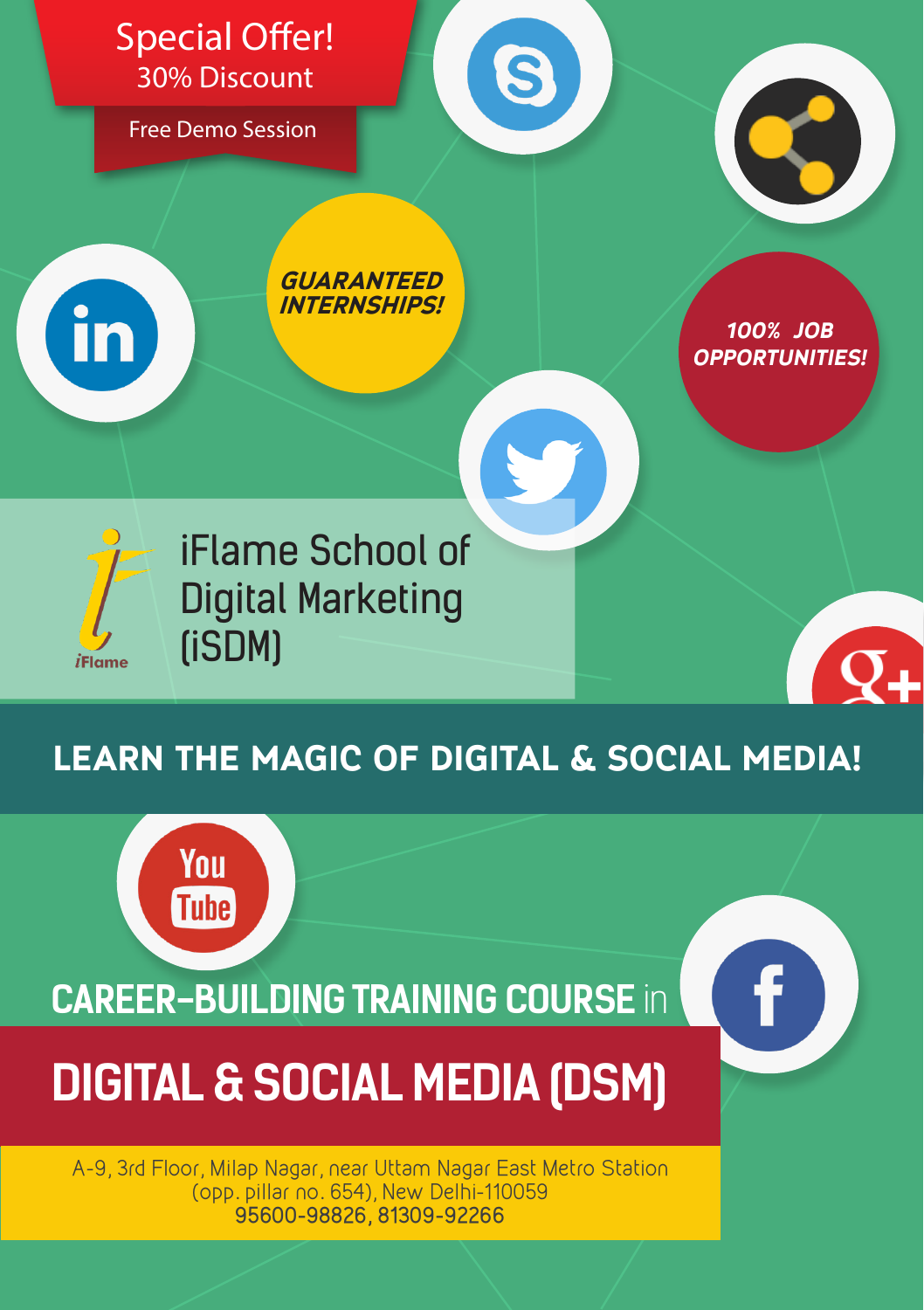## **ABOUT US**

Flame Communications Pvt. Ltd.(www.flamecom.in) - founded in 1994 by Rohan Ubriani - is a full service advertising, branding & marketing agency.

iFlame (www.iflame.in) is the digital arm of Flame Communications Pvt. Ltd.

 $\overline{-}$  iFlame School of Digital Marketing (iflamesdm.com) is the training venture of Flame Group.



- To instil the importance of Digital and Social Media (DSM) among students who will certainly need DSM knowledge for building their careers in any field.
- $\Theta$ To help students gain an additional critical skill necessary to survive & excel in today's cut-throat competition.
- $\bm{\curvearrowright}$ To enable students to learn how to leverage DSM expertise in their respective jobs or businesses.
- To create DSM entrepreneurs.  $\bm{\heartsuit}$

**B**

 $\bm{\Theta}$ 

 $\Omega$ 

To provide students an additional source of income by using DSM skills as freelancers.

# Who Should Attend It

- $\bm{\curvearrowright}$ Post-Graduate Students (MBA/MCA/M.Tech/M.Sc./M.Com/MA) who can combine their specialization with this DSM qualification - making them highly desirable by MNCs & Corporates during Campus Recruitment Drives.
- Graduate Students (BBA/BCA/B.Tech./B.Sc./B.Com/BA) who wish to enhance their chances for the  $\odot$ higher studies at a prestigious institute in India or abroad along with superior employability at any stage of their studies.
	- School Students (Class XI/XII) who would like to build a serious career from very early in their studies and be a step ahead of their peers.



## **C** Course Highlights

- Rigorous, intensive & globally relevant Industry-Oriented Digital & Social Media Training Course, with classroom teaching & training, including industry internships & final placements opportunities for all students.
- $\bm{\curvearrowright}$ Trainer Faculties will include Working Professionals, belonging to their expertise domains of Digital & Social Media, with the background of working for leading organizations like Sony India, Nestle, JWT Worldwide, Nokia, Times of India, Widex, Volvo Eicher, Ferns & Petals, British Council, Oxfam India, UNICEF, CWC, EIL, IRCTC etc.
- $\bm{\varnothing}$ Student Intake: 10 to 30 Per Batch (Weekday/Weekend/Sunday Batches).
- $\odot$ Total no. of hours of study: 108 (Flexible Timings).
- $\bm{\varnothing}$ Three single day workshops: 6 Hours (10 am to 5 pm).
- $\bm{\varnothing}$ **Guaranteed Internship**\* for all students with well known Organizations/E-Commerce companies/ Digital/Social Media Marketing Agencies.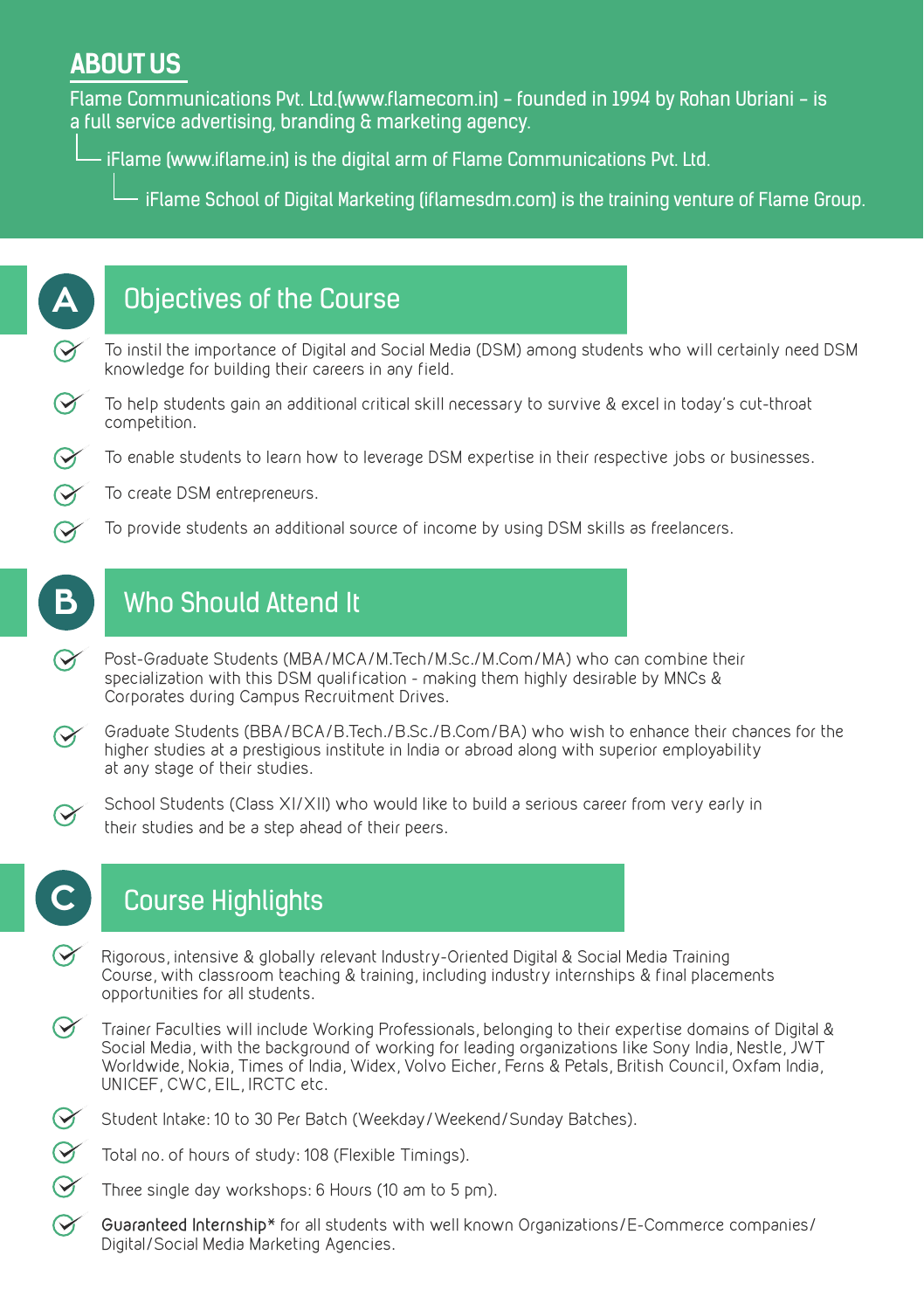$\bm{\heartsuit}$ 

**Final Placement Opportunities**\* for all students with well known Organizations/E-Commerce companies Digital/Social Media Marketing Agencies, with annual salary packages ranging from INR 1.80 to 3.60 Lacs. **After 4 to 5 years, the annual salary package could be in the region of INR 6 to 12 Lacs, depending upon various factors.**



 $\bm{\heartsuit}$ 

### Certificate Course in Digital & Social Media (DSM)

Students will be awarded certificates of qualification by iSDM for this prestigious course.

Duration: 90 Hours + Three Workshops of 6 Hours each = 108 Hours.



#### **Modules**

# **Module 1: Digital Media**

- **1. Digital Marketing Overview**
- **2. Search Engine Optimization (SEO)**
- **3. Creating Text & Banner Ads**
- **4. Search Engine Marketing (SEM): PPC Advertising/Google Adwords**
- **5. Google Analytics**

### **Module 2: Social Media**

**1. Social Media Optimization (SMO): Facebook, YouTube, Twitter, LinkedIn etc.**

 $\frac{1}{2}$ 

- **2. Social Media Marketing (SMM): Facebook,YouTube, Twitter, LinkedIn etc.**
- **3. Mobile Marketing/Blogging/Online Reputation Management (ORM)/Content Management**

#### **Module 3: E-Commerce**

- **1. E-Commerce Marketing**
- **2. Email Marketing**
- **3. Lead Generation for Business**
- **4. Adsense/Affiliate Marketing**